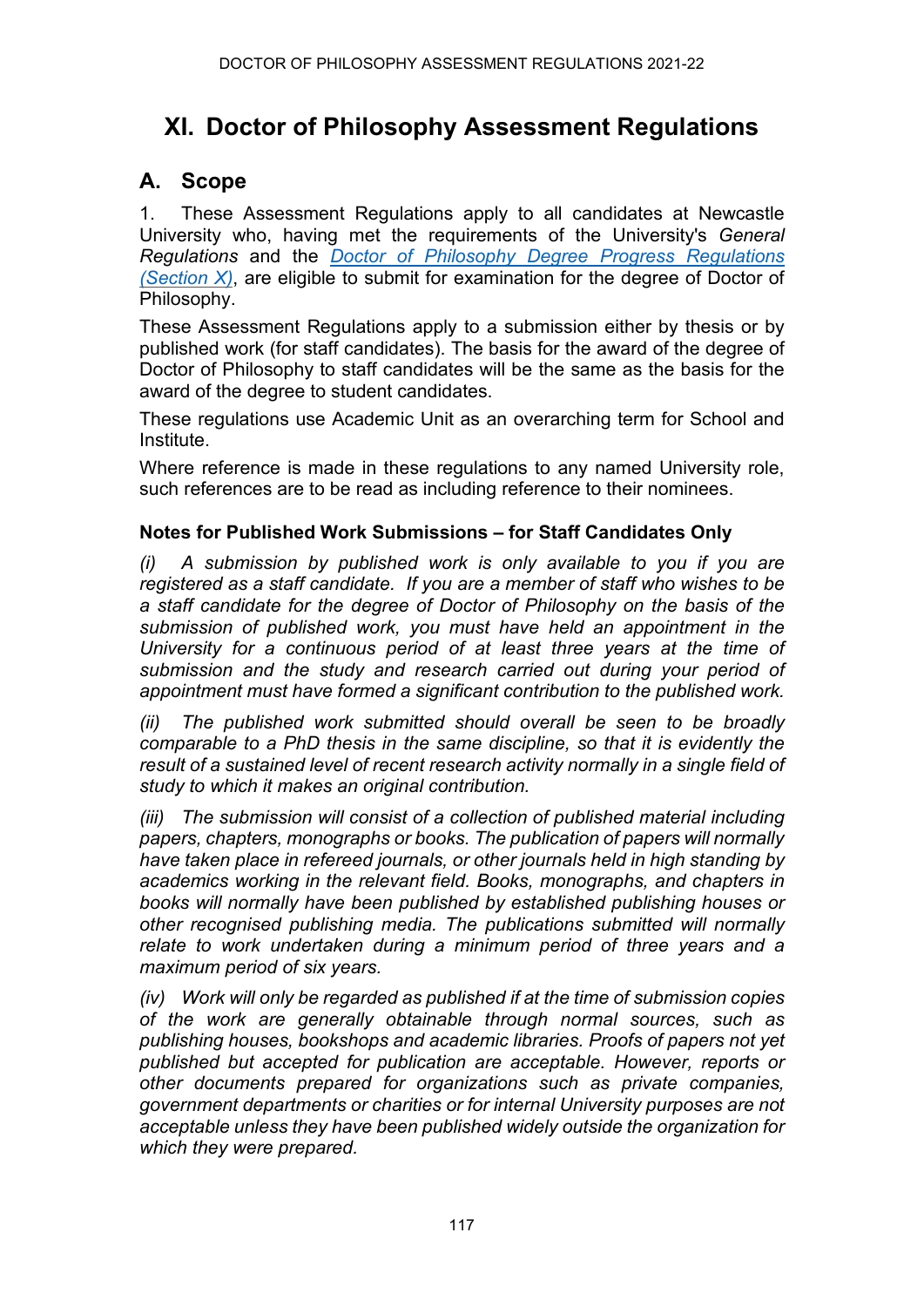# **B. Appointment of Examiners**

2. Your thesis will be examined by Examiners appointed by the Dean of Postgraduate Studies on behalf of Senate.

3. There will ordinarily be one External Examiner and one Internal Examiner appointed for you. If you are a staff candidate, the examination will normally be conducted by two External Examiners, although if you are a junior member of staff, one External Examiner and one Internal Examiner may be appointed, at the discretion of the Dean of Postgraduate Studies.

4. All Examiners will be nominated by the Head of Academic Unit in consultation with your Supervisory Team. You will have an opportunity to see who has been nominated as your Examiners. If you believe there is a conflict of interest it should be drawn to the attention of your Supervisory Team, Head of Academic Unit or Graduate School, as soon as possible. Examiner appointments will only be reviewed if it is clear there may be bias or prejudice by an Examiner.

5. Examiner nominations will be submitted by your Supervisory Team, following your submission of your thesis title for approval. This should normally be three months before your thesis is submitted so that Examiners have been appointed by the time of your thesis submission. *(The [Code of Practice for](https://www.ncl.ac.uk/student-progress/pgr/publications/)  [Research Degree Programmes](https://www.ncl.ac.uk/student-progress/pgr/publications/) provides further details in the section, 'Criteria for Appointment of Examiners')*

6. Where the University is unable to appoint, or chooses not to appoint, an Internal Examiner for you, a second External Examiner will be appointed.

7. In all cases where two External Examiners are appointed, the Dean of Postgraduate Studies will also appoint an independent member of University staff who will chair the oral examination. The Independent Chair will normally be from outside your subject area. The Independent Chair is not an examiner of your thesis but provides guidance on University regulations and procedures to ensure that your oral examination is conducted in accordance with normal University practice. The Independent Chair is required to be present for the duration of the oral examination. *(The [Code of Practice for Research Degree](https://www.ncl.ac.uk/student-progress/pgr/publications/)  [Programmes](https://www.ncl.ac.uk/student-progress/pgr/publications/) provides further details in the section, 'Criteria for Appointment of Examiners.)*

8. A former member of staff of the University will not normally be appointed as an External Examiner until at least five years have elapsed since that person left the employment of the University. A retired member of staff of the University will not normally be appointed as an External Examiner. A retired member of staff of another institution may be appointed as an External Examiner only if he or she is still active in the field of research and study concerned.

*Note: The University cannot guarantee the examination of your thesis immediately after its submission. You are advised that several weeks may elapse between the submission of your thesis and the completion of the examination process. The normal period between submission of a thesis and an examination is ten weeks, although circumstances may necessitate a longer time frame. The Graduate School will keep you informed of the progress of your*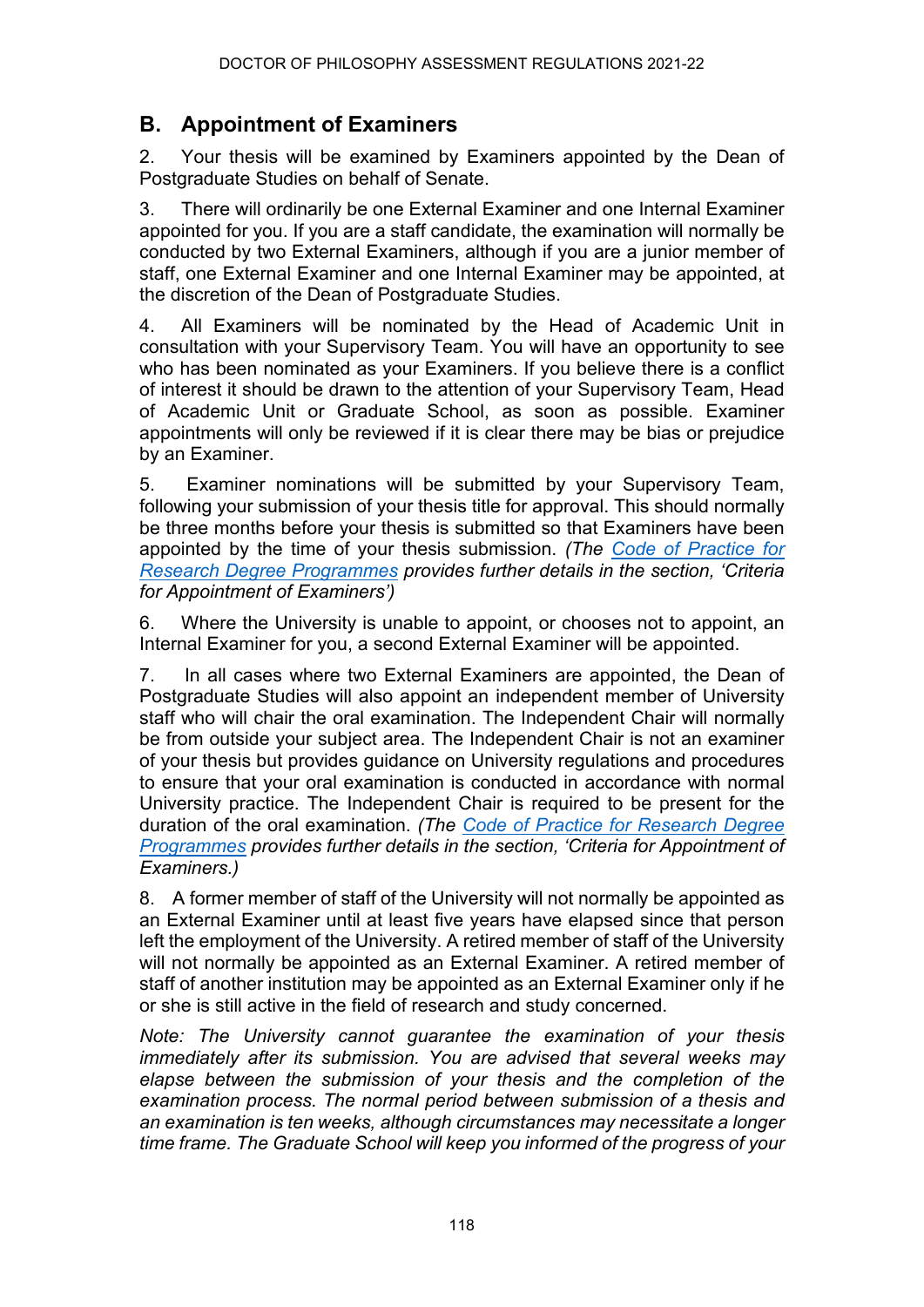*examination, should the examination process extend beyond the normal tenweek period.* 

### **C. Nature of the Examination**

9. The examination will consist of a review and assessment of your thesis by the appointed Examiners and of an oral examination on the content of the thesis and subjects related thereto, chaired by the External Examiner, where an Independent Chair has not been appointed.

10. The oral examination will be conducted in accordance with the guidelines in the University's *[Handbook for Examiners of Research Degrees.](https://www.ncl.ac.uk/student-progress/pgr/publications/)*

The purpose of the oral examination is to enable the Examiners to:

- a) establish that the research has been completed by you;
- b) test your ability to defend your thesis;
- c) establish whether you have a satisfactory knowledge of the wider field surrounding your research topic.

11. In exceptional circumstances the Dean of Postgraduate Studies may, subject to the agreement of the Examiners, exempt you from the oral examination, subject to alternate arrangements being in place to assess the above aspects.

12. In examining your thesis, the Examiners should take into account the assessment criteria detailed in the 'Criteria for the Doctorate' section of the University's [Handbook for Examiners of Research Degrees.](https://www.ncl.ac.uk/student-progress/pgr/publications/)

13. The results of the research and study must be satisfactorily presented in the thesis which should include matter worthy of publication. The thesis itself need not however be submitted in a form suitable for publication.

14. In the case of any work done jointly, or in wider collaborations, or under direction, it is important that the extent of your own contribution is made clear both in any introductory element of the thesis and at relevant points within the thesis.

### **D. Examiners' Preliminary Reports**

15. Your Examiners should independently write a preliminary report indicating their provisional assessment of your thesis and of the issues to be explored in the oral examination. It is expected that, if the criteria for the award of the degree have clearly been met, the preliminary reports will be very brief. However, if your Examiners have serious concerns about whether the criteria have been met, fuller reports will be expected.

Each examiner's preliminary report should be sent to the Graduate School in advance of the oral examination taking place. Examiners should not consult with each other before both independent reports have been submitted to the Graduate School. The reports will be forwarded to the Dean of Postgraduate Studies, but they must not be shown to you or your Supervisory Team in advance of the oral examination. However, Examiners should be aware that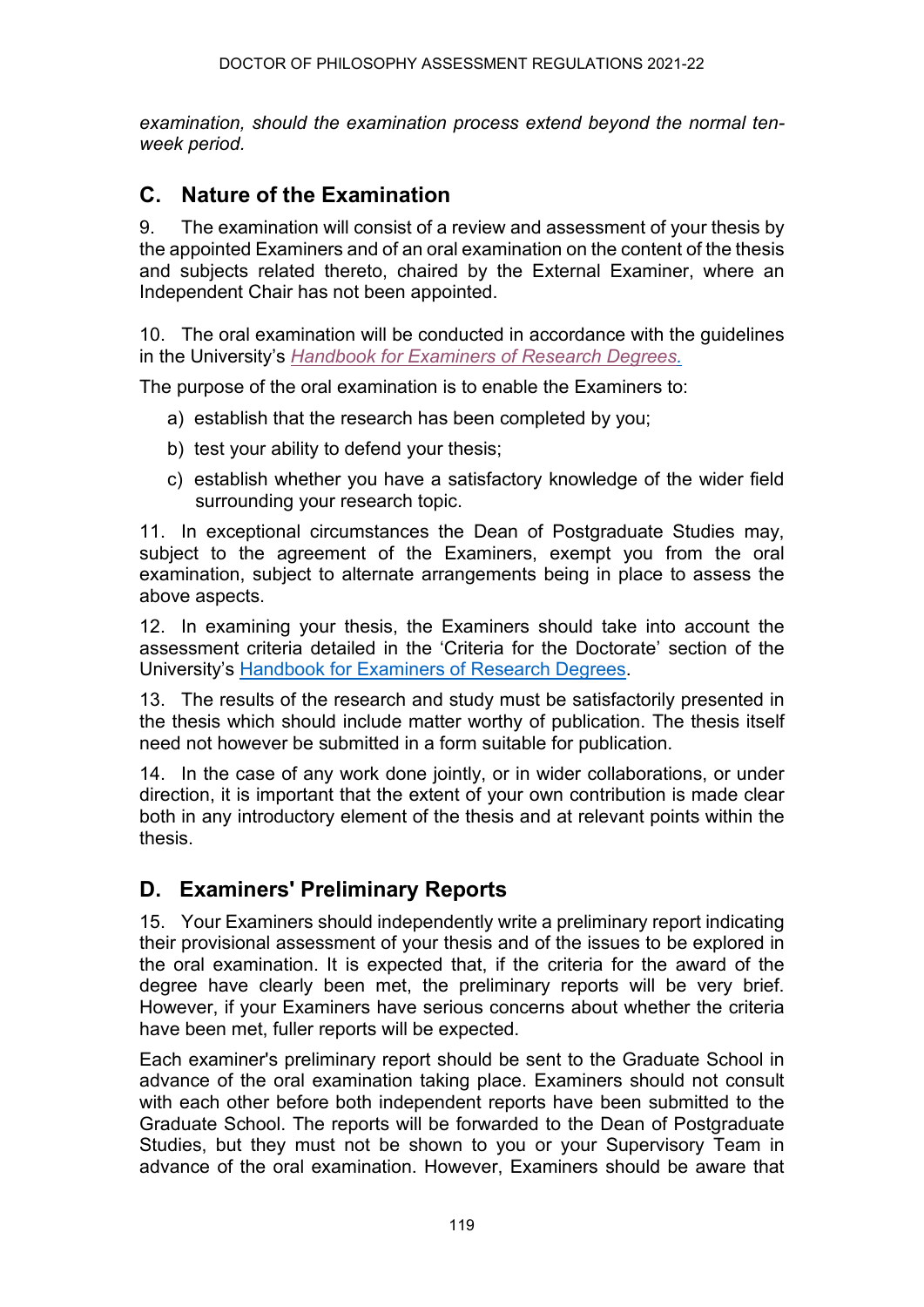preliminary reports will be made available to you after the oral examination if requested by you under the provisions of the Data Protection Act.

16. Exceptionally, and two weeks or more in advance of a scheduled oral examination, if the External Examiner upon initial independent review of the thesis is unequivocally of the view that the thesis is not worthy of defence without significant re-work by you, they will contact the Graduate School. The Dean of Postgraduate Studies will then determine whether it is appropriate for extraordinary arrangements to be put in place to allow your Examiners to confer before the oral examination. If approved by the Dean of Postgraduate Studies, your Examiners will be asked to prepare a joint report. The decision reached under these arrangements will be limited to Regulation 35b permitting resubmission in 12 months with an oral examination, and the terms of Regulation 39 must apply.

# **E. Personal Extenuating Circumstances**

17. Following submission of your thesis, if you are aware of any circumstances that may prevent you from attending the oral examination, these should be brought to the attention of your Supervisory Team and the Graduate School immediately, to determine if it necessary to delay the oral examination.

18. When preparing for your oral examination, if you believe that you will require reasonable adjustments to your oral examination due to your personal circumstances, you should contact your Supervisory Team and the Graduate School if you require reasonable adjustments to the oral examination due to your personal circumstances. The Graduate School will discuss your requirements with you and where appropriate seek approval for any adjustments from the Dean of Postgraduate Studies and inform your Examiners of these.

19. If you experience unexpected personal circumstances which you believe could impact on your performance at the oral examination, you should contact your Supervisory Team and the Graduate School. The Graduate School will discuss your requirements with you and where appropriate seek approval for any adjustments from the Dean of Postgraduate Studies and inform your Examiners of these.

20. Irrespective of your personal circumstances, your Examiners will be expected to assess you against the doctoral assessment criteria.

21. By attending an oral examination, you are declaring that you are fit to attend the examination and, as such, it is unlikely that you would be able to submit a later claim that your performance was affected by personal circumstances.

# **F. Public Presentation**

22. In association with the examining process, you may be encouraged to give a presentation of the work embodied in your thesis in the form of a public lecture or seminar. Such a presentation will not, however, form part of the formal examination and will not contribute to the Examiners' decision on your performance.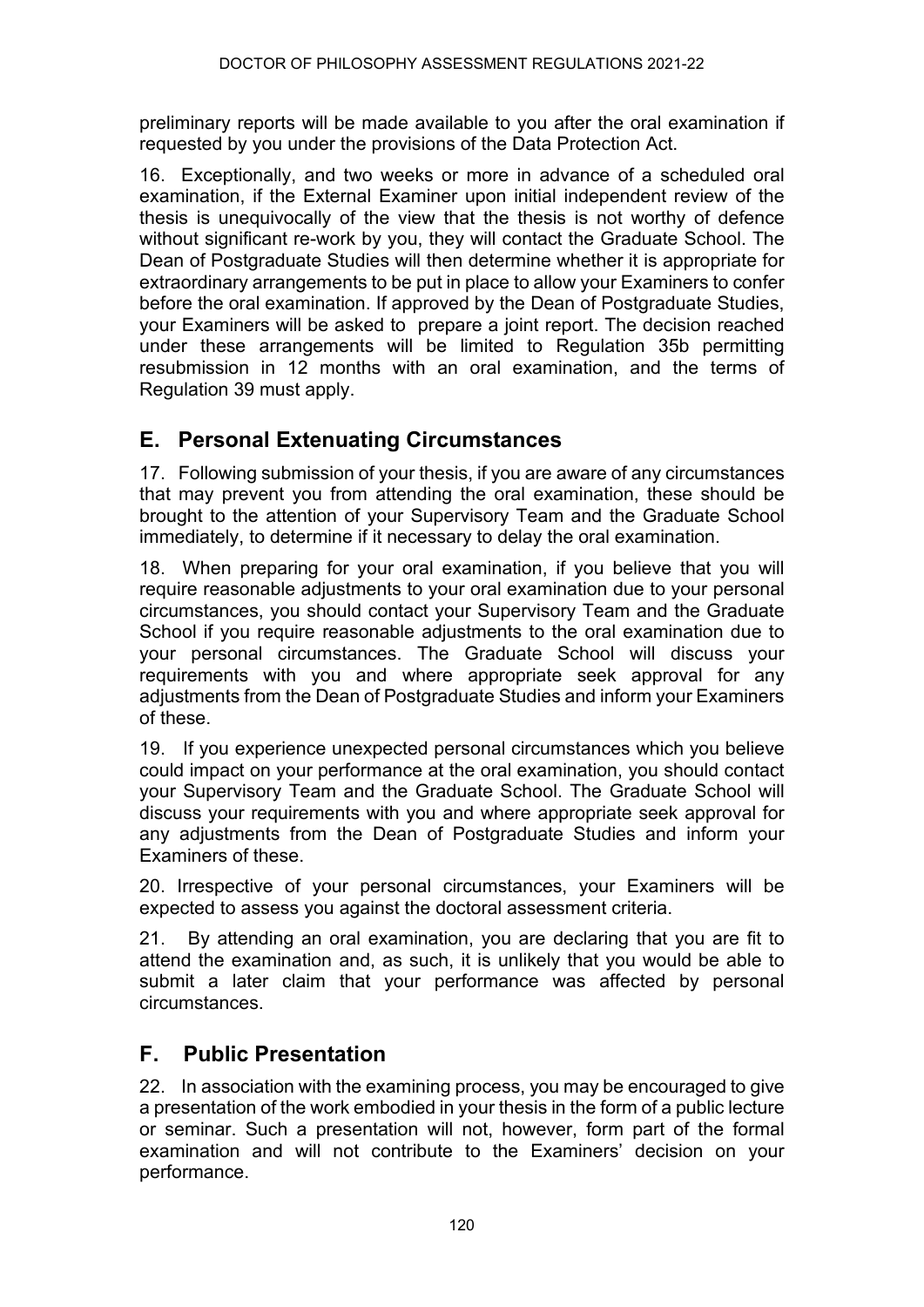# **G. Role of your Supervisory Team during the Examination**

23. A member of your Supervisory Team will not be appointed as an Internal Examiner.

24. The Supervisory Team will co-ordinate the arrangements for the oral examination and inform the Graduate School of the date, in advance of the oral examination taking place.

25. There should normally be no discussion about the oral examination, between the Supervisory Team and your Examiners in advance of the oral examination.

26. Under no circumstances should your Supervisory Team send the electronic copy of your thesis direct to the Examiners. All formal submissions (first submission and any further submission as determined by the examination outcome) should be sent to the Graduate School, which will send the submission to the Examiners.

27. A member of your Supervisory Team may, at your request, be present at (but will make no contribution to) the oral examination. They should in all cases be available to be consulted by the Examiners during the oral examination. The Supervisory Team will have the right to confer with the Examiners following the oral examination, and to be given an oral report on its outcome.

# **H. Your Role during the Examination**

28. Under no circumstances should the arrangements for the oral examination be delegated to you.

29. There should normally be no discussion about the oral examination, or direct contact between you and your Examiners in advance of the oral examination.

30. Following the oral examination there should continue to be no direct contact between you and your Examiners throughout the rest of the examination process. If you require clarification on points raised by the Examiners, this clarification should be sought via your Supervisory Team.

31. Under no circumstances should you send the electronic copy of your thesis direct to your Examiners. All formal submissions (first submission and any further submissions determined by the examination outcome) should be sent to the Graduate School, which will send the submission to the Examiners.

# **J. Examiners' Final Reports**

32. Having considered all the evidence presented to them, your Examiners will submit a Joint Report form on your examination. The report will include a written statement concerning your performance and the manner in which your work submitted has contributed to the advancement of knowledge and understanding, together with a recommendation as to the outcome of your examination. The report should also address directly any concerns raised in the preliminary reports and make clear the areas required for amendment, if your Examiners are requiring corrections/revisions or a resubmission (See Regulation 46).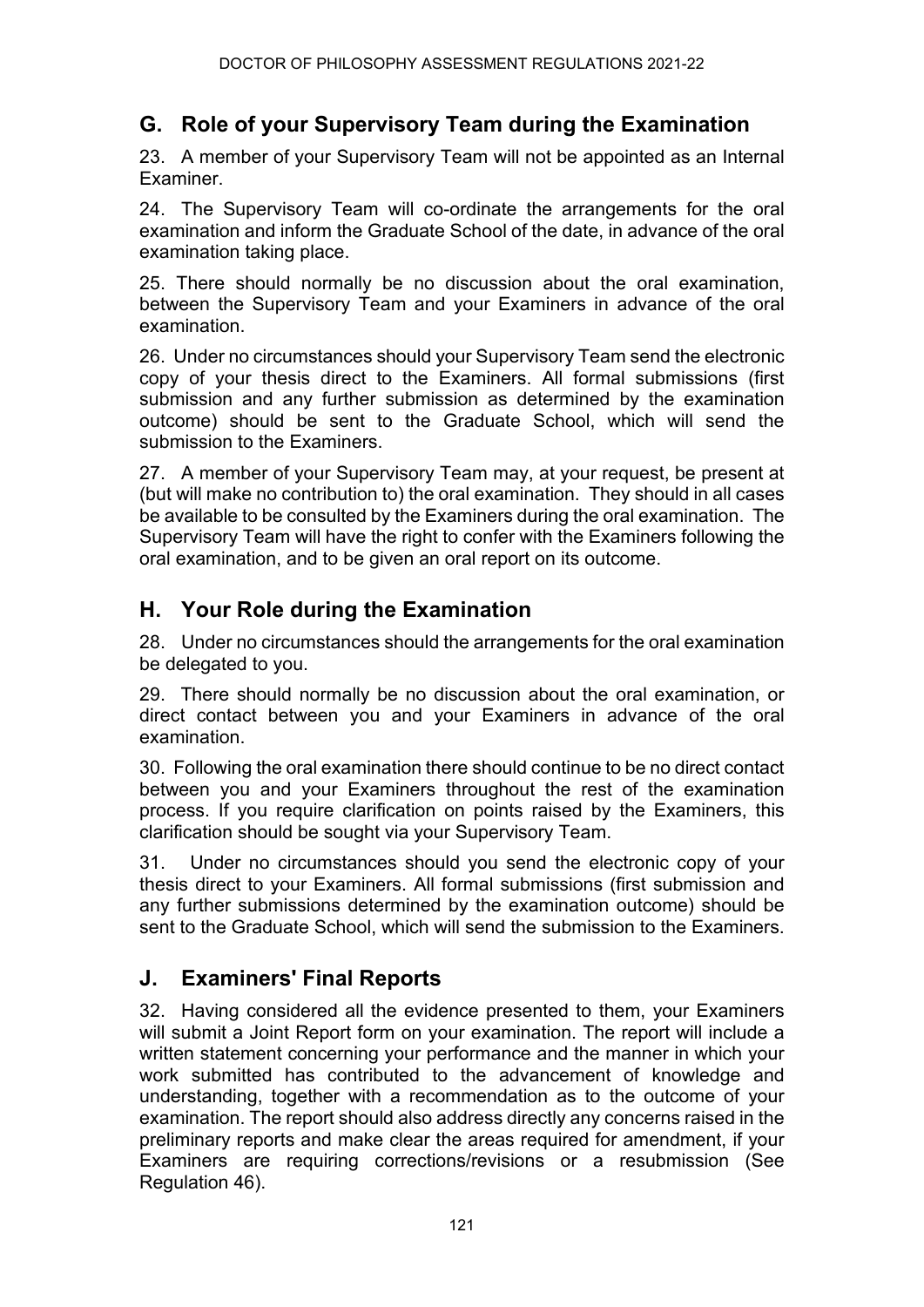33. The Joint Report form must be sent to the Graduate School, which will forward the report to the Dean of Postgraduate Studies for consideration and confirmation that due process has been followed. Exceptionally, the Dean of Postgraduate Studies may require further information from the Examiners to justify their recommendation. After consideration and approval of the Joint Report and recommendation by the Dean of Postgraduate Studies, the Graduate School will send a copy to you, your Supervisory Team and your Head of Academic Unit (unless there is disagreement between the Examiners, see *Section M Disagreement between the Examiners* below).

34. Where two External Examiners have examined the thesis and it is agreed that revisions are required (in the recommendations 35a.ii or 35c.ii) they should agree between them which examiner will receive the revised thesis and ensure that the required revisions have been made.

*Note: that Preliminary Reports and a Joint Report should be completed for all examinations requiring the input of both Examiners. This applies to both first submission and resubmission.*

# **K. Recommendations Open to the Examiners**

35. Following your first submission and examination, the Examiners may only make the following recommendations:

- a) i. that you be admitted immediately to the degree of Doctor of Philosophy; *or*
	- ii. that you be admitted to the degree of Doctor of Philosophy subject to minor corrections or revisions, (e.g., of detail or presentation but not involving changes to the substance of the text) made to the satisfaction of the Internal Examiner, within a period of up to six months of receiving formal notification of the corrections to be made; *or*
- b) that you have not satisfied the Examiners in the oral examination and/or thesis/doctoral statement and that you are permitted to revise and resubmit your thesis/doctoral statement within 12 months for reexamination by both Examiners and be re-examined orally if the examiners require by indication in their joint report.
- c) i. that you have reached the standard required for the appropriate Master's Degree and should immediately be awarded that degree instead; *or*
	- ii. that you have reached the standard required for the appropriate Master's Degree and should be awarded that degree instead subject to minor corrections or minor revisions of the thesis/doctoral statement made *to the satisfaction of the Internal Examiner*, within a period of six months of receiving formal notification of the corrections to be made; *or*
	- d) that you be permitted to revise and re-submit your thesis/submission for the appropriate Master's Degree within twelve months for re-examination by both Examiners and be re-examined orally if the Examiners so require by indication in their written report; *or*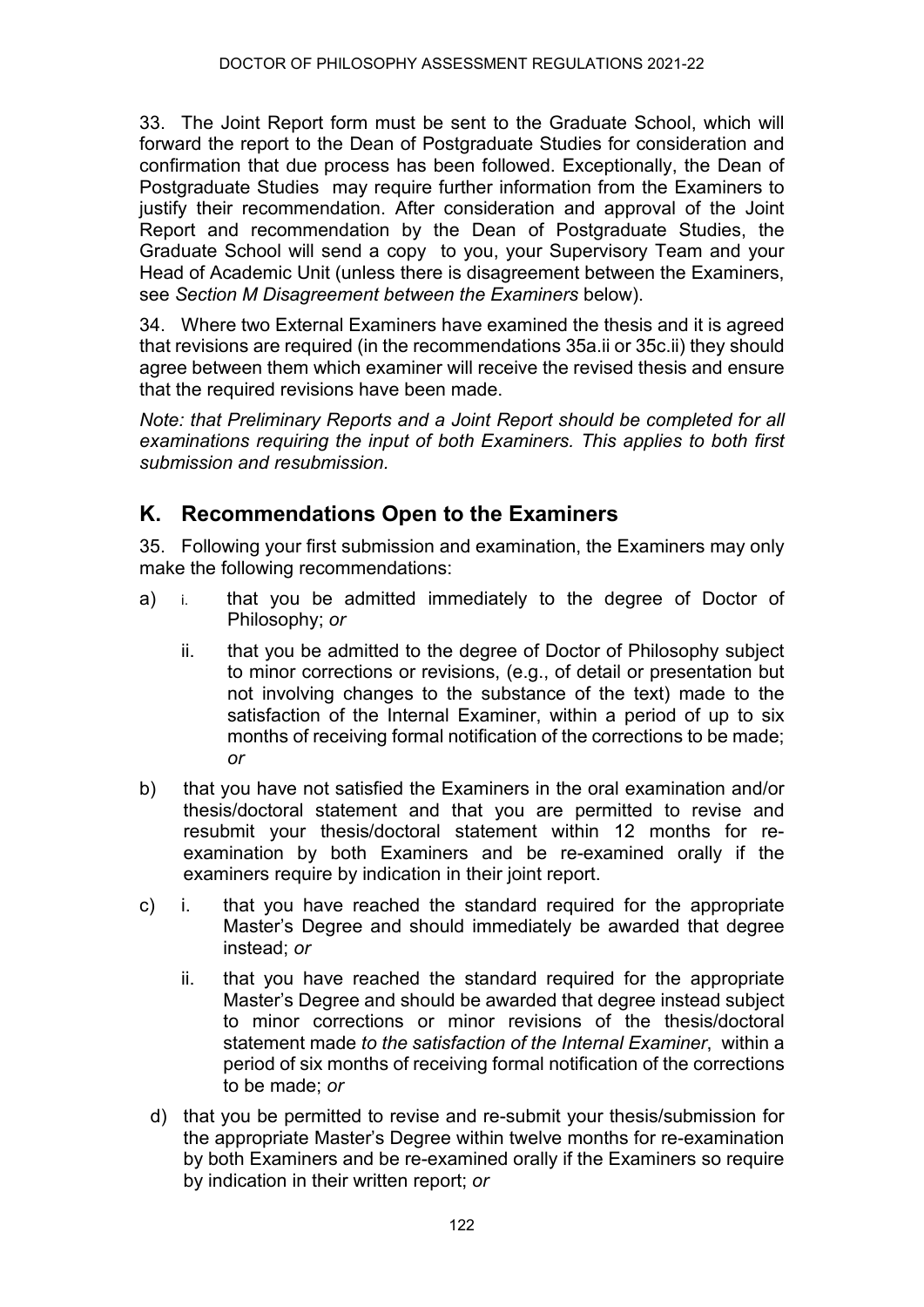e) that no degree be awarded and that you be adjudged to have failed.

#### **Minor Revisions or Corrections**

36. Recommendations 35a or 35c may be made subject to a requirement that you make minor corrections or revisions to your thesis before the deposit of an electronic copy of the thesis in the University Library in accordance with the *Rules for the [Form of Theses and Submission of Work for Higher Degrees](https://www.ncl.ac.uk/regulations/docs/) [\(Section XIV\)](https://www.ncl.ac.uk/regulations/docs/)*.

37. Where minor corrections or revisions are required, you will be advised by the Graduate School that these must be made within six months of receiving formal notification of the corrections. It will be the responsibility of the Internal Examiner (or nominated External Examiner) to certify that the necessary corrections have been made before a pass list can be issued.

38. The expectation is your thesis will not require referral back to the External Examiner and that you will not be expected to undergo a further oral examination. However, if the Internal Examiner (or nominated External Examiner) feels that any recommendation other than recommendations 35a.i, (following an initial 35a recommendation), 35c.i or 35c.ii (following an initial 35c recommendation) is appropriate following reconsideration of the thesis after the minor revisions have been made, the thesis will also be referred to the External Examiner.

#### **Resubmission for Re-Examination by Internal and External Examiners**

39. If you are subject to recommendations 35b or 35d above, the revisions expected will be more substantial than in the case of recommendations 35a or 35c. However, these recommendations will be made only where your Examiners are of the view that the thesis is basically acceptable for the degree concerned and/or that it is reasonable to expect you to be able to attempt to revise and resubmit the thesis successfully in the normal time available and without conducting significant further basic research.

40. At resubmission, you must provide a written report indicating the changes you have made to your thesis in response to the requirements of the Examiners.

41. If the extraordinary arrangements under Regulation 16 have been applied, the Examiners will be required to conduct an oral examination upon resubmission.

#### **Extension to Deadlines**

42. In exceptional cases, an extension of time for making the required corrections/revisions or resubmission may be granted by the Dean of Postgraduate Studies, subject to you providing a strong justification and evidence, supported by your Supervisory Team. Requests to extend your deadline must be submitted, in advance of your current corrections or resubmission deadline.

#### **Recommendations after Resubmission for Re-examination by Internal and External Examiners with or without an Oral Examination**

43. Your Examiners will indicate in their original joint report if they require an oral examination upon resubmission of your thesis. Where your oral performance on your initial examination was satisfactory and the Examiners are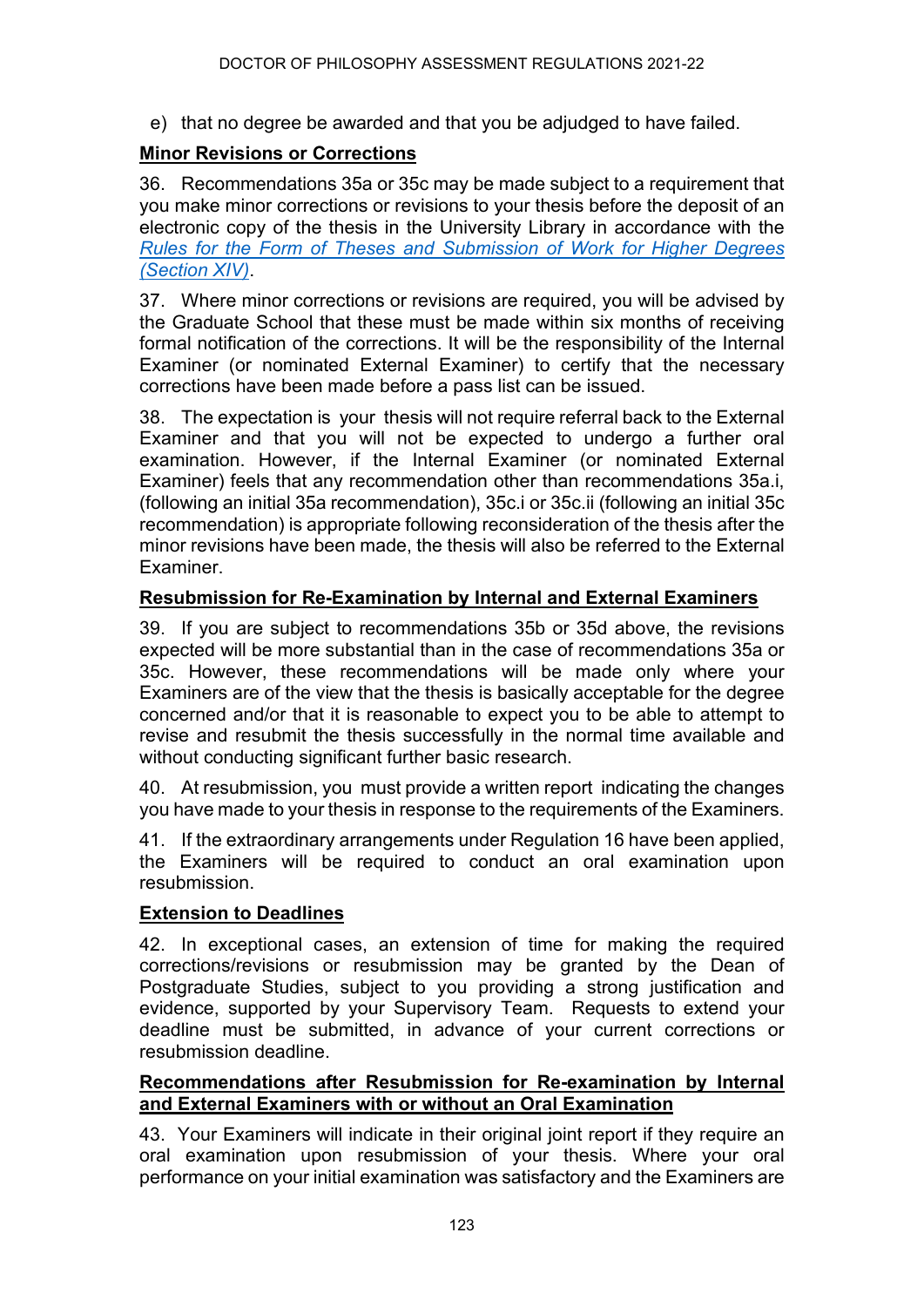agreed, after considering the resubmitted thesis, that a further oral examination is not required, they may submit their recommendations without re-examining you orally.

44. However, Examiners may require a further oral examination on consideration of your revised thesis, even if this had not originally been required as part of your resubmission.

45. Where you are permitted to revise and resubmit your thesis in accordance with Regulations 35b or 35d, the only options open to the Examiners when reexamining the thesis will be one of the following, as appropriate;

- a) i. that you be admitted immediately to the degree of Doctor of Philosophy; *or*
	- ii. that you be admitted to the degree of Doctor of Philosophy subject to minor corrections or minor revisions, (e.g., of detail or presentation but not involving major changes to the substance of the text/doctoral statement) made to the satisfaction of the Internal Examiner, normally within a period of six months of receiving formal notification of the corrections to be made; *or*
- b) i. that you have reached the standard required for the appropriate Master's Degree and should immediately be awarded that degree instead; *or*
	- ii. that you have reached the standard required for the appropriate Master's Degree and should be awarded that degree instead subject to minor corrections of the text/doctoral statement made *to the satisfaction of the Internal Examiner*, normally within a period of one month of receiving formal notification of the corrections to be made; *or*
- c) that no degree be awarded and that the candidate be adjudged to have failed.

#### **Provision of Information about Corrections/Revisions**

46. In all cases where you are required to make corrections/revisions to your thesis or resubmit your thesis, it will be the responsibility of your Examiners to provide full details of the corrections, revisions or additional publishable material (for published work submission) required of the thesis, but not extending to proof-reading or editing of the thesis. The Examiners should provide a detailed written statement of the nature of the changes they wish to be made to the thesis, along with their completed Joint Report form. These should be sent to the Graduate School which will formally forward these documents on to you and your Supervisory Team. When forwarding the final report to you, the Graduate School will make it clear that resubmission in itself will not quarantee the award of a qualification.

### **L. Communication of the Result**

47. The Dean of Postgraduate Studies acts as the Chair of the Board of Examiners. Examiner recommendations are considered by the Dean of Postgraduate Studies who will then confirm or otherwise these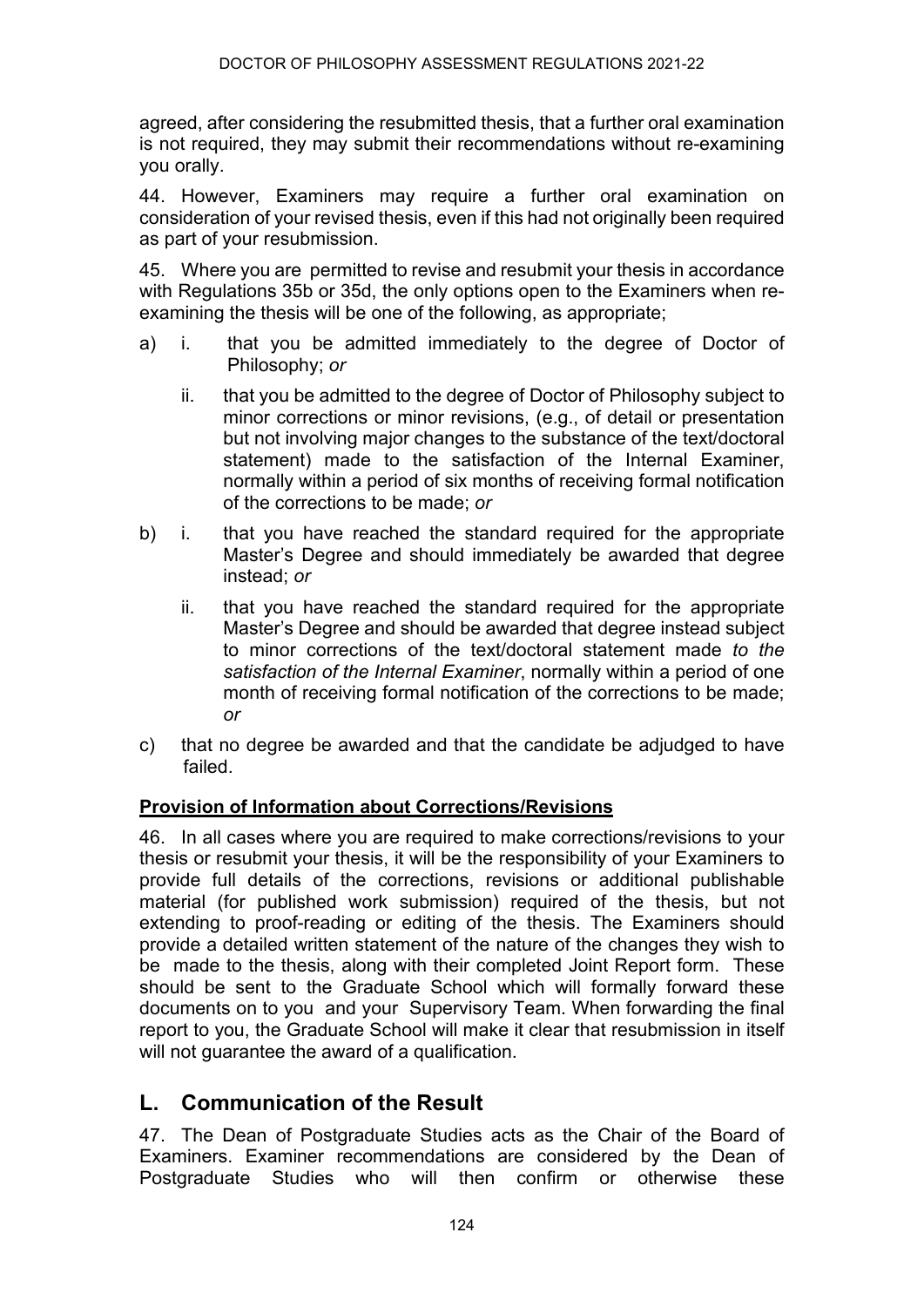recommendations, following receipt of examiner reports by the Graduate School. The results of the examination or re-examination will then be communicated formally to you by the Graduate School.

In any case where an Examiner chooses to provide you with an informal indication of their recommendation, the examiner concerned must stress that their recommendation is subject to ratification by the Dean of Postgraduate Studies. Only the Graduate School, on behalf of the Academic Registrar, is empowered to issue an official result and provide you with this.

### **M. Disagreement between the Examiners**

48. If there is a disagreement between the Examiners or doubt about their intentions, they will be consulted by the Dean of Postgraduate Studies or Graduate School, with a view to resolving the matter. Where there is irreconcilable disagreement between the Examiners an additional External Examiner will be appointed.

49. The additional External Examiner will be asked to read your thesis and to conduct an oral examination. The additional External Examiner will be told that the previous Examiners had failed to reach agreement but will not have sight of their reports. On the occasion of the second oral examination the Supervisory Team (and where appropriate the Internal Examiner) will be available to be consulted by the additional External Examiner. The Dean of Postgraduate Studies will appoint an Independent Chair, who will report on the conduct of the oral examination.

50. The Supervisory Team will co-ordinate the arrangements for the oral examination. After the conclusion of the oral examination, the additional External Examiner will make a recommendation which will be final. They will submit a final report which will, subject to the approval of the Dean of Postgraduate Studies, be forwarded to you and the Supervisory Team in the normal way. In the event that changes to the thesis are required it will be the additional external examiner who will examine the thesis.

51. Where a disagreement between Examiners is identified at the examination of a resubmission, the additional External Examiner will be asked to read your thesis and to consider the work submitted against the Examiners joint report from the first submission. If an oral examination is required for the resubmission the Dean of Postgraduate Studies will appoint an Independent Chair, who will report on the conduct of the viva. After the conclusion of the oral examination, the additional External Examiner will make a recommendation which will be final. They will submit a final report which will, subject to the approval of the Dean of Postgraduate Studies, be forwarded to you and your Supervisory Team in the normal way. In the event that minor textual corrections are required, they will need to be made to the satisfaction of the additional External Examiner.

52. If you are subject to the procedure set out in Regulations 49 - 52 you will be informed that the Examiners originally appointed have disagreed and that an additional External Examiner will be appointed. You will not be informed as to the nature of the disagreement between the original Examiners and will not be given a copy of their reports. If, however, you subsequently appeal against the final decision in respect of the award of the degree, the report of the original